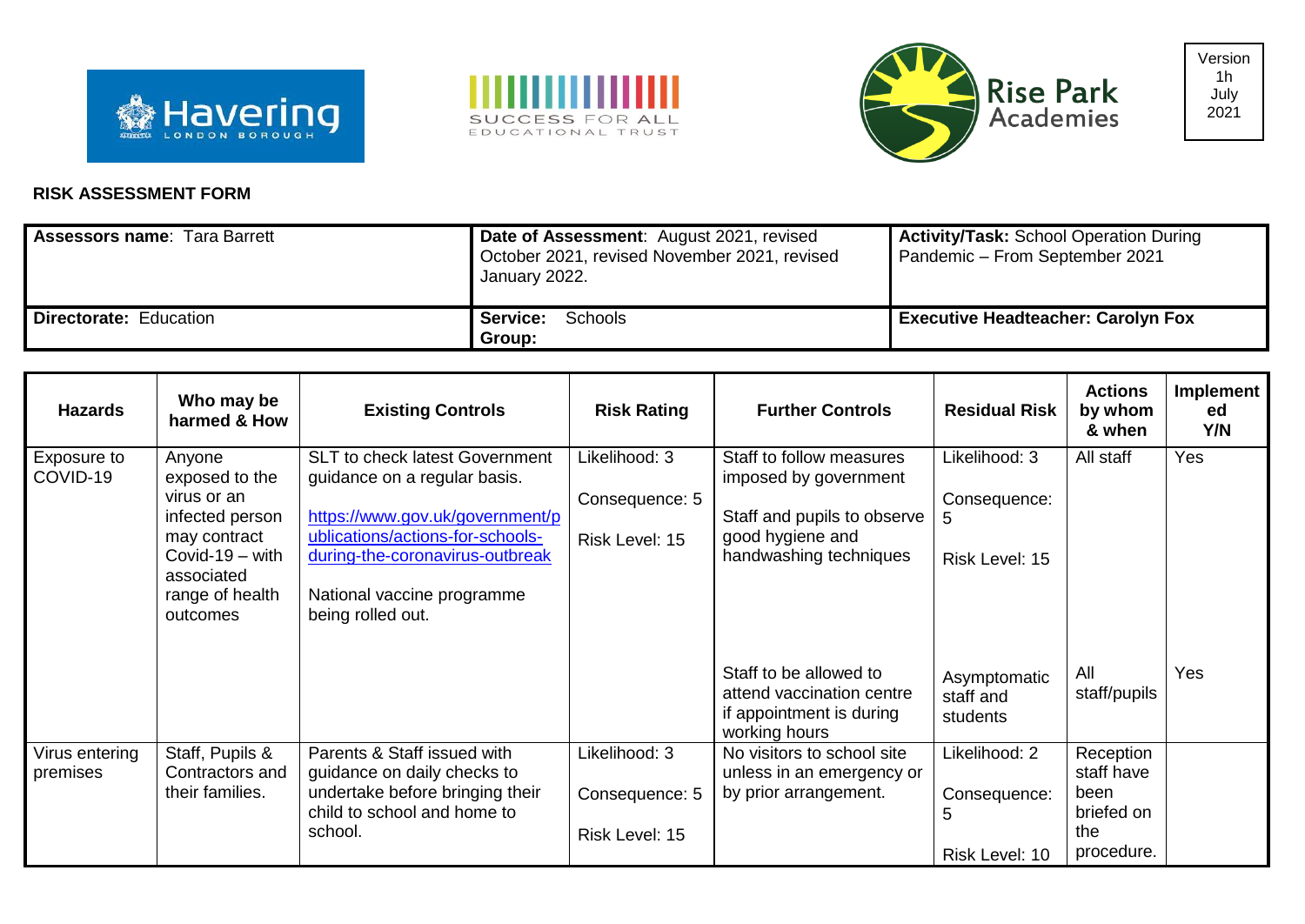|                        |                                 | Contractors asked health check<br>(including vaccination status)<br>questions on arrival.<br>National vaccine programme<br>being rolled out. |                                                   | Letter to be sent home to<br>parents highlighting the<br>guidance on daily checks<br>and whether to send child<br>to school.                                                            |                                                      | Letter to<br>be sent to<br>all<br>parents.                                      |                  |
|------------------------|---------------------------------|----------------------------------------------------------------------------------------------------------------------------------------------|---------------------------------------------------|-----------------------------------------------------------------------------------------------------------------------------------------------------------------------------------------|------------------------------------------------------|---------------------------------------------------------------------------------|------------------|
|                        |                                 | Voluntary twice weekly LFTs by<br>staff                                                                                                      |                                                   | All visitors (including<br>parents and contractors)<br>will be asked the health<br>check questions on arrival.<br>All visitors must wear                                                |                                                      | Reception<br>staff have<br>been<br>briefed on<br>the<br>procedure.              |                  |
|                        |                                 |                                                                                                                                              |                                                   | masks.<br>LFD testing is voluntary                                                                                                                                                      |                                                      |                                                                                 |                  |
|                        |                                 |                                                                                                                                              |                                                   | Staff will test twice weekly<br>at home. Students will<br>receive 2 tests at school<br>and then will be tested<br>twice weekly at home.                                                 |                                                      |                                                                                 |                  |
| Arrival &<br>Departure | Staff/Pupils/<br>Parents/Carers | Compliance with health check<br>questions to be included<br>Hands to be washed or hand<br>sanitiser to be used on arrival at<br>school.      | Likelihood: 2<br>Consequence: 5<br>Risk Level: 10 | Health check questions<br>will be included in letter<br>sent home to parents and<br>guidance on what to do<br>should child or someone<br>within the household<br>develop/have symptoms. | Likelihood: 2<br>Consequence:<br>5<br>Risk Level: 10 | Letter sent<br>home to<br>parents                                               | Yes              |
|                        |                                 |                                                                                                                                              |                                                   | Hand sanitiser has been<br>provided at entry/exit<br>points.                                                                                                                            |                                                      | Site team<br>to monitor<br>to ensure<br>sanitiser is<br>topped up<br>regularly. | Yes &<br>ongoing |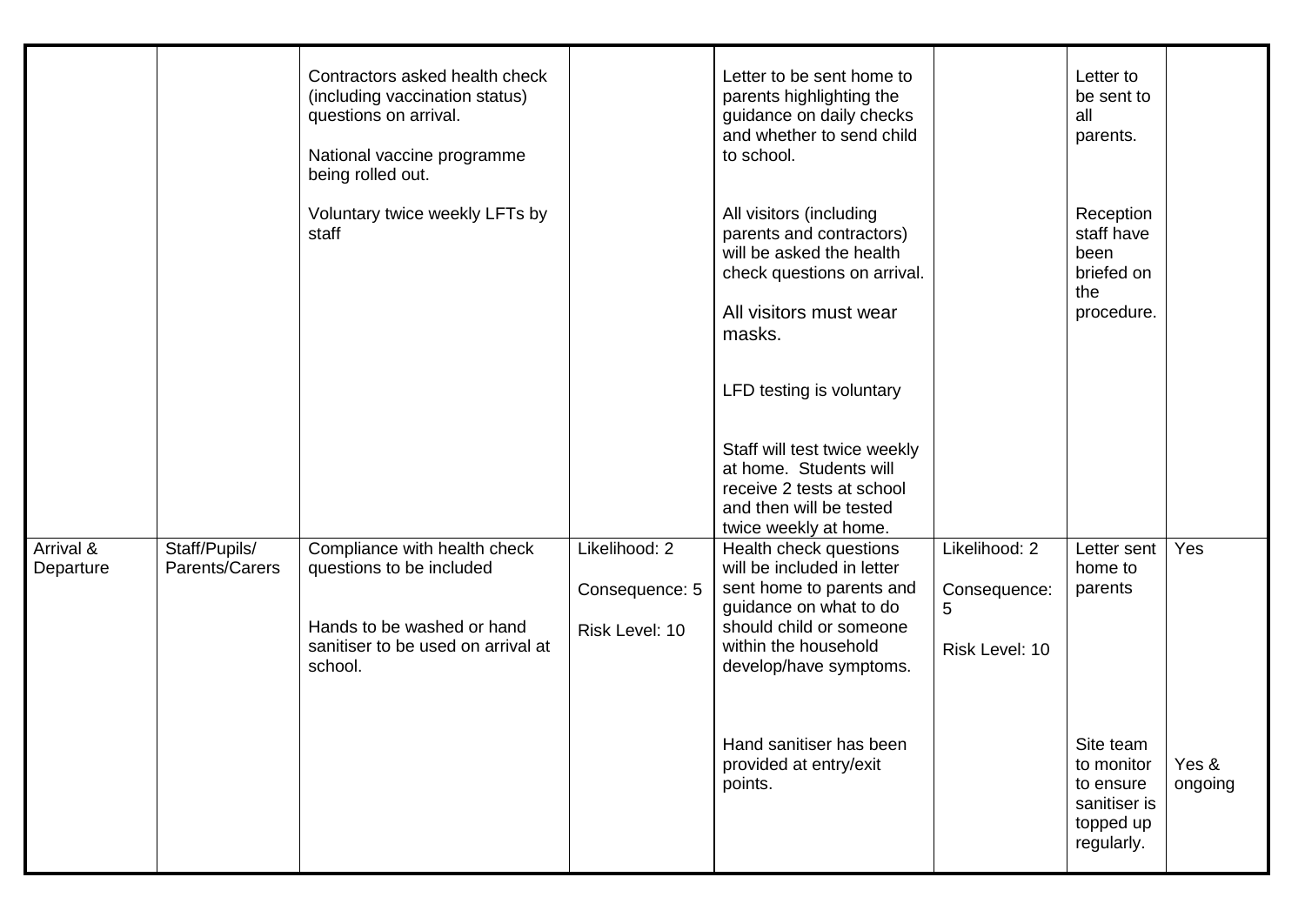| Staff & Pupil<br>Competence                   | Anyone in<br>building                                                         | Staff to receive refresher briefing<br>and recomplete hand washing e-<br>learning.<br>Students to receive briefing and<br>watch handwashing e-learning.                                                                                                                                                                                                                                                                       | Likelihood: 1<br>Consequence: 5<br>Risk Level: 5  | Staff have completed<br>refresher training March<br>2021<br>Students to receive<br>briefing on effective<br>handwashing. This is to<br>be reinforced by signage<br>around the school.                                                 | Likelihood: 1<br>Consequence:<br>5<br>Risk Level: 5  | Staff have<br>been<br>issued<br>with<br>PPE/hand<br>washing<br>and<br>infection<br>control<br>video/<br>$course -$<br><b>TB</b>                                                       | Yes        |
|-----------------------------------------------|-------------------------------------------------------------------------------|-------------------------------------------------------------------------------------------------------------------------------------------------------------------------------------------------------------------------------------------------------------------------------------------------------------------------------------------------------------------------------------------------------------------------------|---------------------------------------------------|---------------------------------------------------------------------------------------------------------------------------------------------------------------------------------------------------------------------------------------|------------------------------------------------------|---------------------------------------------------------------------------------------------------------------------------------------------------------------------------------------|------------|
| Competence<br>of any staff<br>wearing PPE     | Staff using PPE<br>& anyone<br>exposed<br>following<br>onward<br>transmission | In addition to general items listed<br>in section above.<br>Staff to recomplete:<br>Infection Prevention &<br>Control e-learning;<br>Putting on and taking off<br>PPE e-learning;<br>Competence Quiz.<br>Staff to achieve 80% pass rate in<br>the quiz to undertake work using<br>PPE. 1 resit is allowed before all<br>the training must be repeated.                                                                        | Likelihood: 2<br>Consequence: 5<br>Risk Level: 10 | If staff member is to wear<br>PPE, the online<br>courses/video that have<br>been provided must be<br>completed.                                                                                                                       | Likelihood: 1<br>Consequence:<br>5<br>Risk Level: 5  | PPE video<br>has been<br>issued to<br>staff.<br>Mandatory<br>for First<br>Aiders and<br>any staff<br>wishing to<br>wear PPE.<br>Posters<br>have been<br>put up in<br>medical<br>room. | Yes<br>Yes |
| First Aid &<br>administration<br>of medicines | Staff/Pupils                                                                  | Pupils to be directed to<br>undertake own first aid where<br>applicable (e.g. washing grazes,<br>application of self-adhesive<br>dressings). If first aider needs to<br>get closer to injured<br>party/suspected infection with<br>Corona virus to assess or treat<br>they are to wear disposable<br>aprons, gloves, face shield and<br>RPE (FFP2). (See also PPE<br>competence, hand to mucous<br>membrane transfer, and PPE | Likelihood: 3<br>Consequence: 5<br>Risk Level: 15 | Staff members must use<br>gloves, aprons, mask and<br>visor when attending to a<br>student or staff member<br>with a first aid/medical<br>issue.<br>First Aider to be on site at<br>all times whilst pupils and<br>staff are present. | Likelihood: 2<br>Consequence:<br>5<br>Risk Level: 10 | Letters<br>sent home<br>to parents<br>All First<br>Aiders<br>have<br>watched<br>the PPE<br>video and                                                                                  | Yes<br>Yes |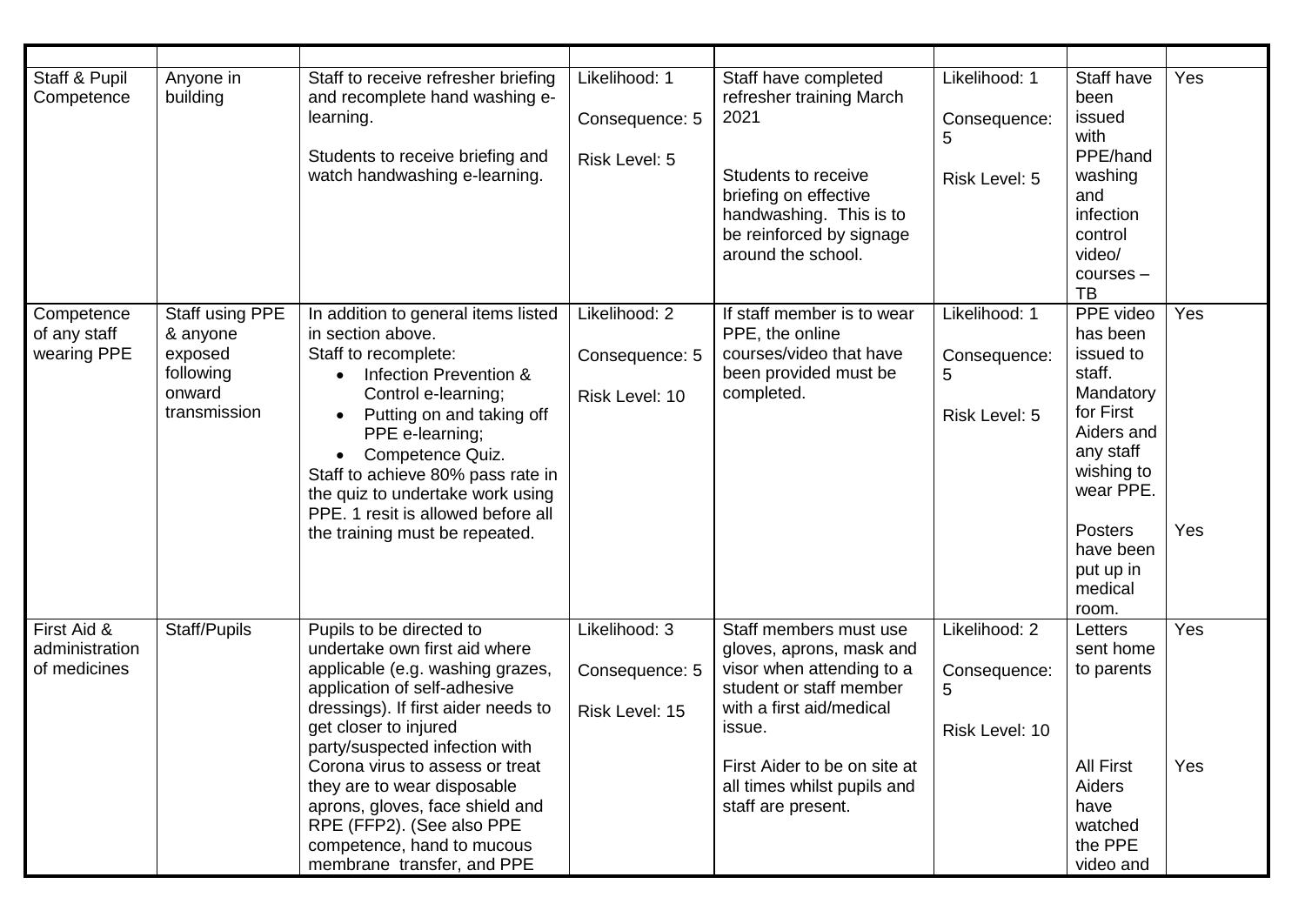|                                                                  |                                | transfer sections of RA).<br>Temperature checks with<br>disposable forehead/infra-red<br>thermometers.                                                                                                                                                                                                                                                                                                                                                                                                                      |                                                   | Temperature checks on<br>pupils/staff will only be<br>taken if unwell.                                                                                                                                                                                                            |                                                      | are aware<br>that the<br>wearing of<br>full PPE is<br>mandatory<br>when<br>dealing<br>with first<br>aid on a<br>pupil or<br>staff<br>member.                                                                                                                                                                            |                   |
|------------------------------------------------------------------|--------------------------------|-----------------------------------------------------------------------------------------------------------------------------------------------------------------------------------------------------------------------------------------------------------------------------------------------------------------------------------------------------------------------------------------------------------------------------------------------------------------------------------------------------------------------------|---------------------------------------------------|-----------------------------------------------------------------------------------------------------------------------------------------------------------------------------------------------------------------------------------------------------------------------------------|------------------------------------------------------|-------------------------------------------------------------------------------------------------------------------------------------------------------------------------------------------------------------------------------------------------------------------------------------------------------------------------|-------------------|
| Hand to<br>mucous<br>membrane<br>transfer (eyes,<br>nose, mouth) | Staff, Pupils &<br>Contractors | Regular hand washing - in<br>particular:<br>On arrival/before leaving;<br>Before eating;<br>Before donning PPE/after<br>removing PPE;<br>After using the toilets.<br>Cold/warm running water<br>available for hand washing, with<br>liquid detergent and paper towels<br>at easily accessed areas.<br>Appropriate number of covered<br>bins have been provided to<br>dispose of used tissues and<br>reiterate catch it, bin it, kill it<br>message to staff and pupils.<br>Use the e-Bug COVID-19<br>website for resources. | Likelihood: 3<br>Consequence: 5<br>Risk Level: 15 | Hand sanitiser available at<br>entrance and exit doors<br>and in every classroom or<br>office area.<br>Tissues have been<br>provided in each<br>classroom. Pupils should<br>be advised to "catch it, bin<br>it, kill it"<br>Sufficient bins are<br>provided in the<br>classrooms. | Likelihood: 3<br>Consequence:<br>5<br>Risk Level: 15 | Hand<br>sanitiser is<br>available<br>and staff,<br>students,<br>visitors<br>should be<br>directed to<br>use on<br>entry/exit<br><b>Site</b><br>Manager<br>to monitor<br>supplies.<br>Pupil/<br>staff toilets<br>are<br>available<br>with soap<br>and paper<br>towels<br>available.<br>$-$ Site<br>Manager<br>to monitor | Yes<br>Yes<br>Yes |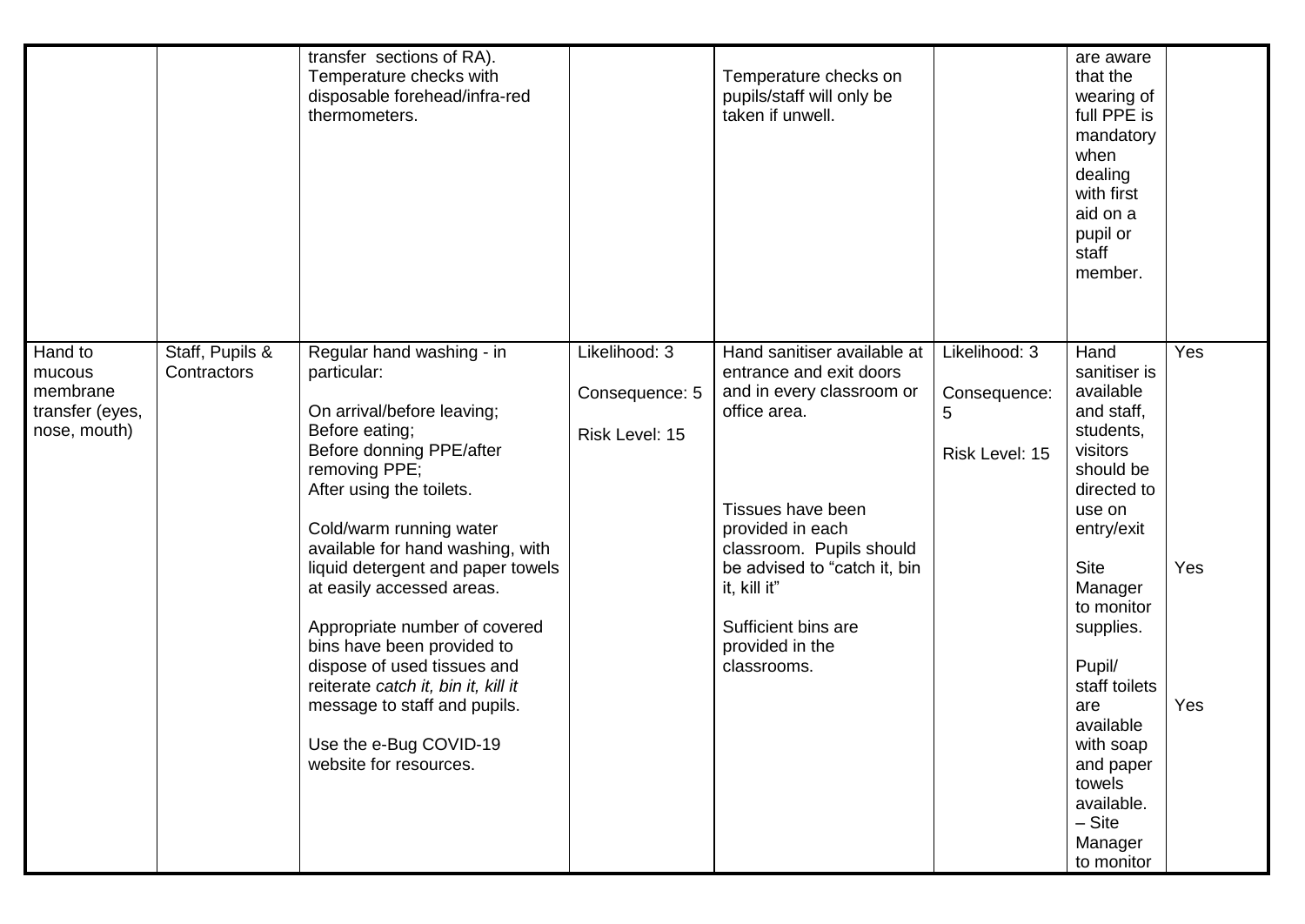|                                                        |                                               |                                                                                                                                                                                                                                                                                                                                                                                                                                                                                                                                   |                                                      |                                                                                                                                                                                                                                                                                                                                                                                                                         |                                                      | supplies                                                                                                                                                                |            |
|--------------------------------------------------------|-----------------------------------------------|-----------------------------------------------------------------------------------------------------------------------------------------------------------------------------------------------------------------------------------------------------------------------------------------------------------------------------------------------------------------------------------------------------------------------------------------------------------------------------------------------------------------------------------|------------------------------------------------------|-------------------------------------------------------------------------------------------------------------------------------------------------------------------------------------------------------------------------------------------------------------------------------------------------------------------------------------------------------------------------------------------------------------------------|------------------------------------------------------|-------------------------------------------------------------------------------------------------------------------------------------------------------------------------|------------|
| Surface<br>transfer                                    | Staff, Pupils &<br>Contractors                | Cleaning schedule in place which<br>details all items/areas to be<br>cleaned/sanitised/disinfected and<br>the frequency.<br>Method statements to be used<br>for each item of equipment. This<br>includes<br>Product to be used;<br>$\bullet$<br>Method of application;<br>including dwell time;<br>Cleaning order;<br>Disposal of product;<br>PPE.<br>$\bullet$<br>Regular cleaning of high traffic<br>areas e.g. handles, hand rails,<br>toilet areas (Cleaning regime to<br>be detailed in further controls by<br>each school). |                                                      | School is cleaned AM and<br>PM by cleaning team.<br>There will be a daily<br>cleaner on site during the<br>day to specifically focus on<br>high contact points/shared<br>areas such as halls,<br>corridors, toilets and<br>reception.                                                                                                                                                                                   |                                                      | <b>Site</b><br>manager<br>to direct<br>cleaner/s<br>to highly<br>used<br>$area -$<br>site<br>manager<br>to monitor                                                      | Yes        |
| Transfer of<br>virus onto/off<br>PPE/face<br>coverings | Staff and<br>potential<br>onwards<br>transfer | Wash hands before handling<br>PPE.<br>Don & remove PPE in specified<br>order.<br>After use double bag disposable<br>PPE, storing securely (dry) for 72<br>hours and then add to normal<br>rubbish arrangements.<br>Re-usable PPE (e.g. rubber<br>gloves used for general<br>disinfection tasks) should be<br>immersed in disinfectant, rinsed<br>in clean running water and left to<br>dry.<br>Wash hands at end of<br>processes.                                                                                                 | Likelihood: 2<br>Consequence:<br>5<br>Risk Level: 10 | If staff member is dealing<br>with a medical situation it<br>is mandatory to wear full<br>PPE.<br>PPE (to include gloves,<br>aprons, mask, visor) will<br>be provided by the school<br>on a daily basis for those<br>staff who request it<br>Staff and pupils will follow<br>government guidance on<br>the wearing of face masks.<br>Pupils and staff will have<br>the option of wearing a<br>face covering should they | Likelihood: 2<br>Consequence:<br>5<br>Risk Level: 10 | Staff have<br>been<br>emailed<br>with hand<br>washing/<br>PPE/<br>Infection<br>control<br>courses.<br>PPE video<br>is<br>mandatory<br>for First<br>Aiders-<br><b>TB</b> | Yes<br>Yes |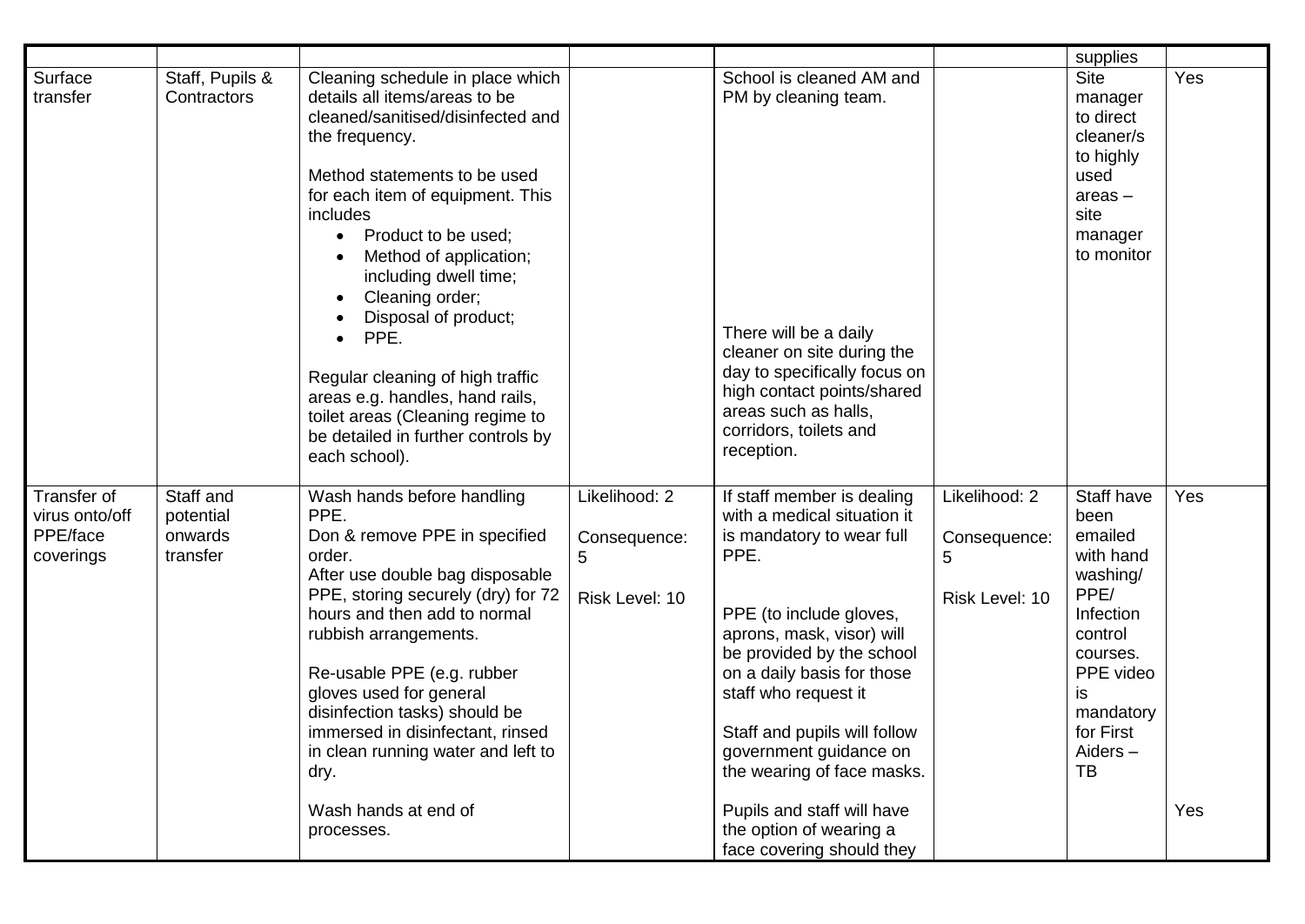|                                               |                                                            |                                                                                                                                                                                                                                                                                                                                                                                                                                                                                            |                                                   | wish to.                                                                                                    |                                                      |                                                                                                                                                                                  |     |
|-----------------------------------------------|------------------------------------------------------------|--------------------------------------------------------------------------------------------------------------------------------------------------------------------------------------------------------------------------------------------------------------------------------------------------------------------------------------------------------------------------------------------------------------------------------------------------------------------------------------------|---------------------------------------------------|-------------------------------------------------------------------------------------------------------------|------------------------------------------------------|----------------------------------------------------------------------------------------------------------------------------------------------------------------------------------|-----|
|                                               |                                                            |                                                                                                                                                                                                                                                                                                                                                                                                                                                                                            |                                                   |                                                                                                             |                                                      | PPE is<br>available<br>from the<br><b>Site</b><br>Manager.<br><b>Site</b><br>Manager<br>to monitor<br>supplies                                                                   |     |
| Suspected<br>case of<br>COVID-19 in<br>School | School<br>Staff/Teachers/<br>Parents/Visitors<br>to School | Identify a room where the<br>staff/pupil/visitor etc. can be<br>isolated whilst waiting for<br>collection. Ideally with a window<br>that can be opened to provide<br>ventilation.<br>If masks are available and the<br>person is an adult a mask should<br>be put on the person who is<br>suspected of Covid-19. If it's a<br>pupil/child, the mask should be<br>worn by the supervising adult in<br>the isolated area. 2m distancing<br>should be in place if masks are<br>not available. | Likelihood: 3<br>Consequence: 5<br>Risk Level: 15 | <b>Notify Trust Business</b><br>Manager (TB) so that<br>appropriate H & S<br>procedures can be<br>followed. | Likelihood: 3<br>Consequence:<br>5<br>Risk Level: 15 | An area<br>has been<br>identified<br>as a room<br>for<br>isolation.<br>If more<br>than one<br>person,<br>then an<br>empty<br>classroom<br>to be<br>used.                         | Yes |
|                                               |                                                            | Isolation of the area where the<br>person has been in contact and<br>deep cleaning of the area<br>(specialised).<br>Outbreak management plan has<br>been revised and has been<br>communicated to staff. Follow<br>the DfE Guidance<br>https://www.gov.uk/government/p<br>ublications/actions-for-schools-<br>during-the-coronavirus-outbreak<br>Public Health to be contacted if<br>an outbreak is suspected.                                                                              |                                                   |                                                                                                             |                                                      | PPE has<br>been<br>issued to<br>staff who<br>requested<br>it. There<br>are spare<br><b>PPE</b><br>(visors,<br>gloves,<br>masks<br>and<br>aprons in<br>the<br>medical<br>$room -$ | Yes |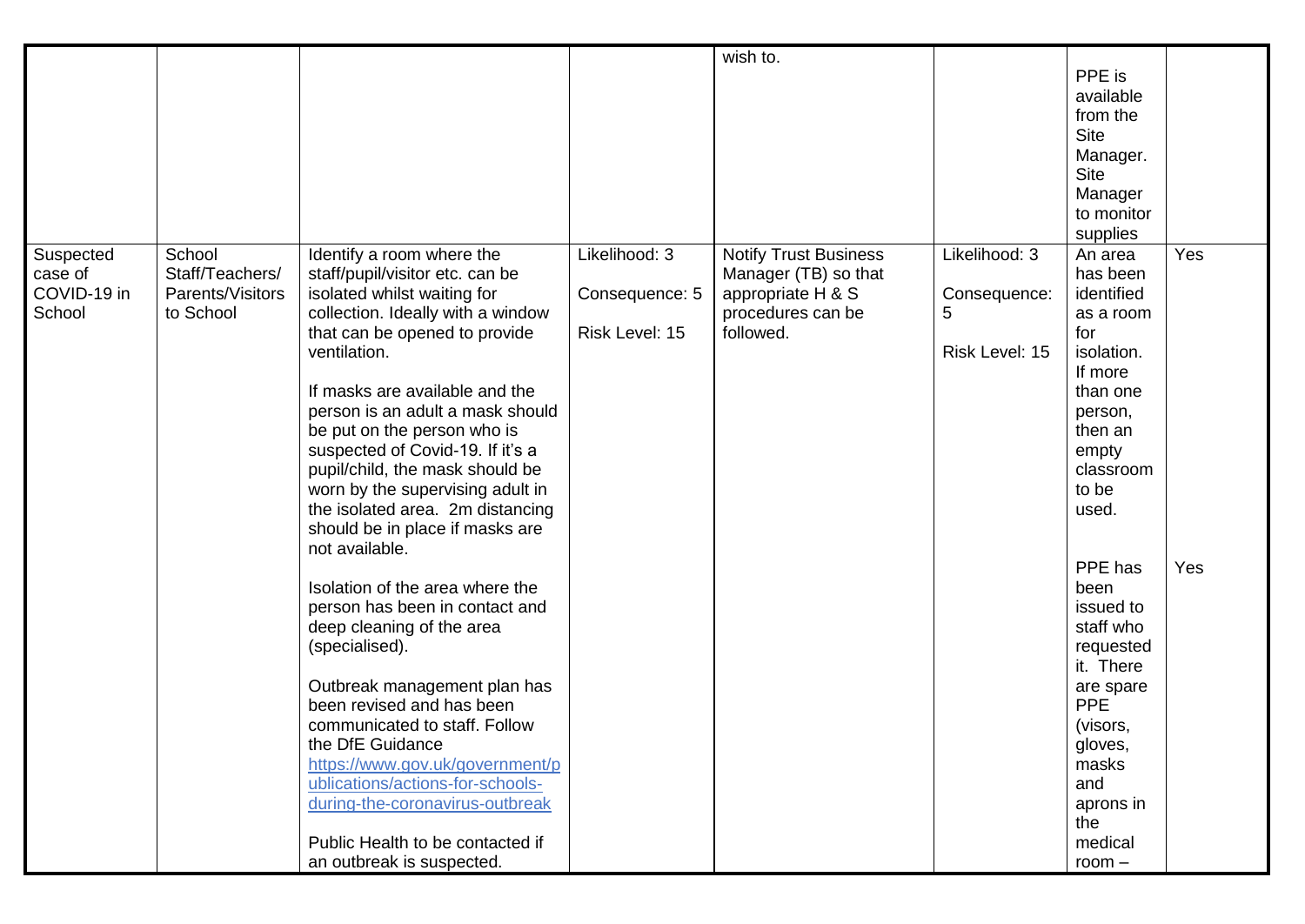|                                                                            |                                  |                                                                                                                                                                                                                                         |                                                   |                                                                                                                                                                                                                                                                                                                                             |                                                      | to be<br>monitored<br>by Site<br>Team)                                                                                                                    | Yes |
|----------------------------------------------------------------------------|----------------------------------|-----------------------------------------------------------------------------------------------------------------------------------------------------------------------------------------------------------------------------------------|---------------------------------------------------|---------------------------------------------------------------------------------------------------------------------------------------------------------------------------------------------------------------------------------------------------------------------------------------------------------------------------------------------|------------------------------------------------------|-----------------------------------------------------------------------------------------------------------------------------------------------------------|-----|
|                                                                            |                                  |                                                                                                                                                                                                                                         |                                                   |                                                                                                                                                                                                                                                                                                                                             |                                                      | Site Team<br>to instruct<br>cleaners<br>to deep<br>clean area<br>before it<br>can be<br>used<br>again.<br>TB to<br>notify<br>H & S and<br>await<br>advice | Yes |
| Communal<br>Areas<br>E.g. Halls, staff<br>areas,<br>reprographics<br>areas | Staff/Pupils/<br><b>Visitors</b> | Risk Assessment to be carried<br>out for any of these areas,<br>including halls/communal areas,<br>covering how the transmission<br>risk will be managed and<br>ventilation will be maximised<br>See also airborne transfer<br>section. | Likelihood: 3<br>Consequence: 5<br>Risk Level: 15 | Please see risk<br>assessments on use of:-<br>Halls<br>Staffroom/kitchen<br>Reprographics<br>Conference/Meeting<br>Rooms<br><b>Offices</b><br>All staff and pupils must<br>wear a face mask, unless<br>exempt, in communal<br>areas e.g. canteen,<br>corridors as per revised<br>government guidance<br>issued on 28 <sup>th</sup> November | Likelihood: 3<br>Consequence:<br>5<br>Risk Level: 15 | TB to<br>develop &<br>distribute<br>risk<br>assess<br>ments to<br>schools.                                                                                | Yes |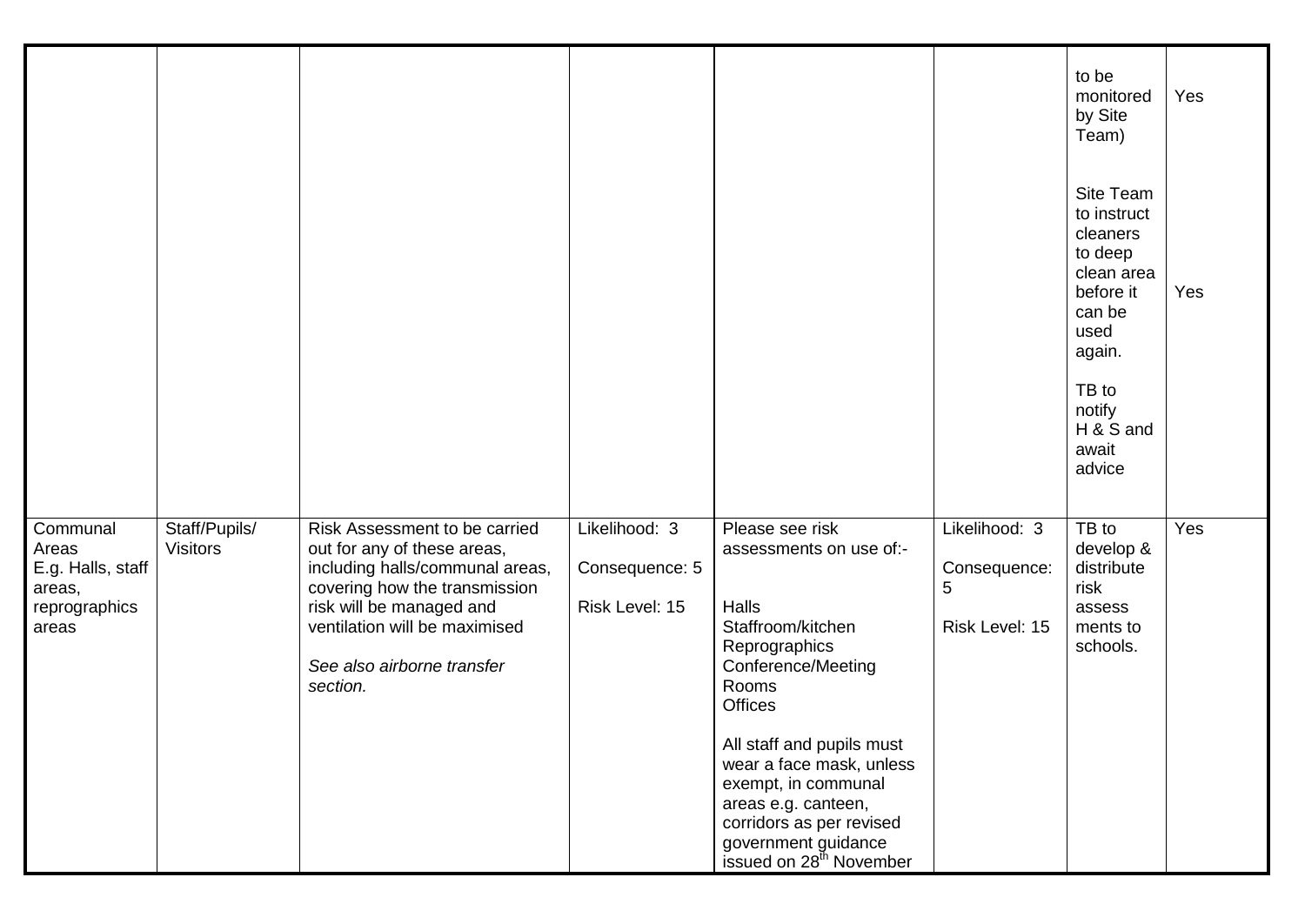|                                  |                                           |                                                                                                                                                                                                                                                                                                                                                                                                                                                                                                                                                                                                                                                                                                                                                           |                                                   | 2021.                                                                                                                                                                                                                                                                                                      |                                                      |                                      |                    |
|----------------------------------|-------------------------------------------|-----------------------------------------------------------------------------------------------------------------------------------------------------------------------------------------------------------------------------------------------------------------------------------------------------------------------------------------------------------------------------------------------------------------------------------------------------------------------------------------------------------------------------------------------------------------------------------------------------------------------------------------------------------------------------------------------------------------------------------------------------------|---------------------------------------------------|------------------------------------------------------------------------------------------------------------------------------------------------------------------------------------------------------------------------------------------------------------------------------------------------------------|------------------------------------------------------|--------------------------------------|--------------------|
| Educational<br><b>Visits</b>     | Staff/Pupils/<br>Members of the<br>Public | Schools must carry out a<br>separate risk assessment -<br>See standard procedures to<br>cover educational visits.                                                                                                                                                                                                                                                                                                                                                                                                                                                                                                                                                                                                                                         | Likelihood: 2<br>Consequence: 5<br>Risk Level: 10 | Staff should refer to the<br>standard procedures for<br>educational visits.<br>PE staff should refer to<br>Sport England,<br><b>Association for Physical</b><br><b>Education and the Youth</b><br>Sport Trust for further<br>guidance.                                                                     | Likelihood: 2<br>Consequence:<br>5<br>Risk Level: 10 | Group<br>leaders<br>PE staff         | Yes<br>Yes         |
| Airborne<br><b>Transfer Risk</b> | Staff/Pupils/<br>Visitors/<br>Contractors | School to decide on level of<br>adequate ventilation for their<br>premises following further<br>assessment in Spring/Summer.<br>Individual ventilation risk<br>assessments to be completed for<br>each workspace.<br>Before assessments are<br>undertaken the following controls<br>will be maintained:<br>Identify any areas with no/poor<br>ventilation (for example, rooms<br>with no windows, vents,<br>mechanical extraction etc.)<br>Decide if occupancy levels allow<br>for good ventilation (for example,<br>an office with no window maybe<br>acceptable for use with one<br>person, but not 4 people).<br>Windows must be opened to<br>ensure ventilation at all times.<br>Where practical all windows<br>should be opened to their<br>maximum. | Likelihood: 3<br>Consequence: 5<br>Risk Level: 15 | Ventilation survey<br>completed for individual<br>schools. Areas that have<br>been identified as having<br>poor/no ventilation will<br>have occupancy<br>reduced/CO2 monitor<br>provided/risk assessment<br>completed.<br>Windows and doors will be<br>opened at all times whilst<br>school is in session. | Likelihood: 2<br>Consequence:<br>5<br>Risk Level: 10 | All staff<br>Site team<br>to monitor | Ongoing<br>Ongoing |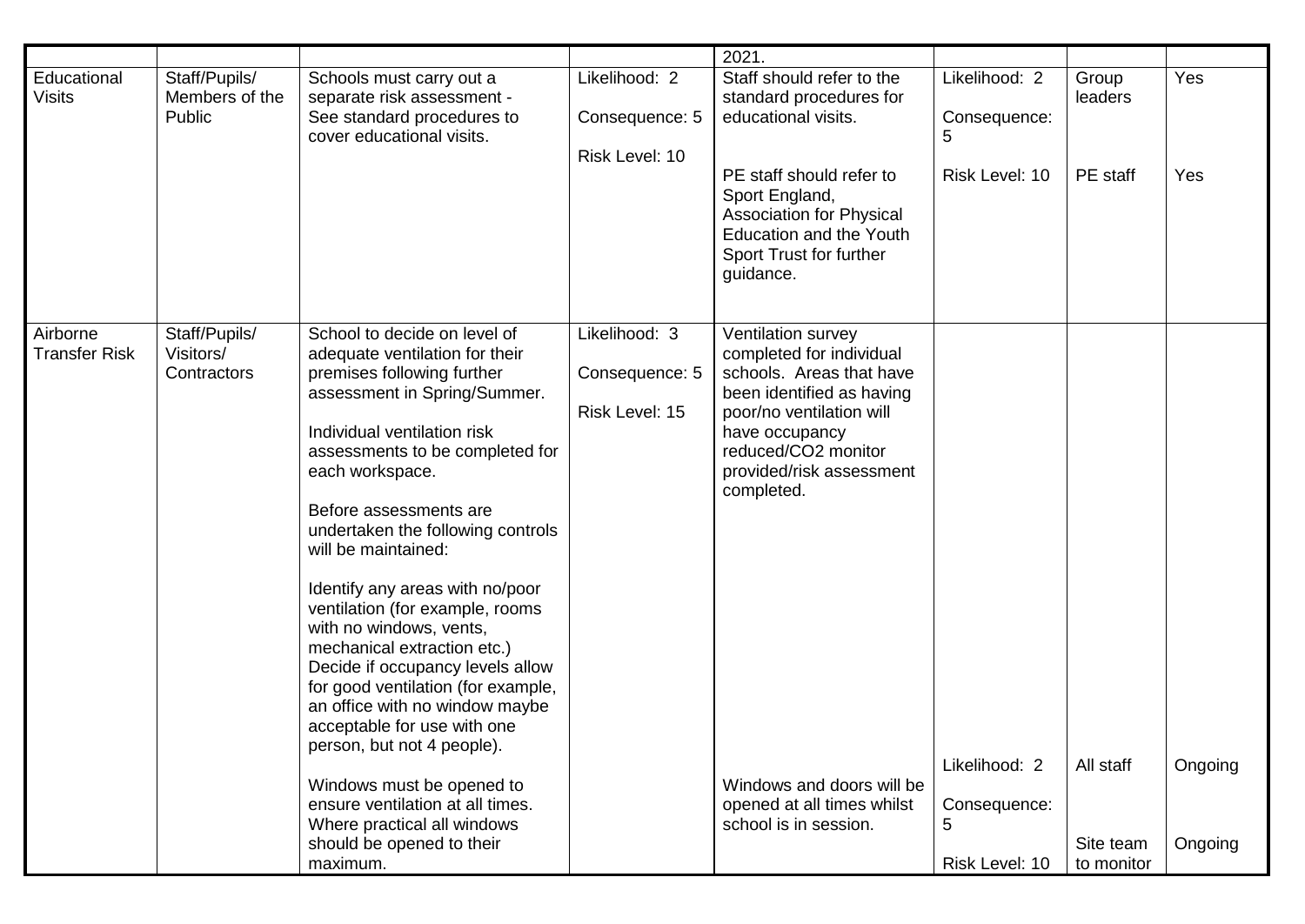|  | Fire doors will only be held open<br>by automatic release devices.<br>Ceiling fans will not be used.<br>Air conditioning systems set to<br>fresh air input not recirculating.                        | Fire doors will be held<br>open on automatic release<br>devices where available.                                    | Site team<br>to monitor | Ongoing |
|--|------------------------------------------------------------------------------------------------------------------------------------------------------------------------------------------------------|---------------------------------------------------------------------------------------------------------------------|-------------------------|---------|
|  | Fire exit doors can only be left<br>open where it does not<br>excessively compromise<br>security.                                                                                                    | Air conditioning units must<br>not be used unless there<br>is fresh air input and<br><b>HEPA</b> filters installed. |                         |         |
|  | High aerosol generating activities<br>(including singing, dance and<br>sport) must be undertaken<br>outside wherever practicable<br>(e.g. adverse weather conditions<br>forces the activity inside). |                                                                                                                     |                         |         |
|  | Face coverings to be worn in line<br>with Government guidance<br>https://www.gov.uk/government/p                                                                                                     | Teaching staff do not have<br>to wear a face covering<br>but are encouraged to if<br>they wish to wear one          |                         |         |
|  | ublications/actions-for-schools-<br>during-the-coronavirus-outbreak                                                                                                                                  |                                                                                                                     |                         |         |
|  | Also see communal areas<br>e.g. halls, staff areas, corridors,<br>reprographics areas.                                                                                                               |                                                                                                                     |                         |         |
|  |                                                                                                                                                                                                      |                                                                                                                     |                         |         |